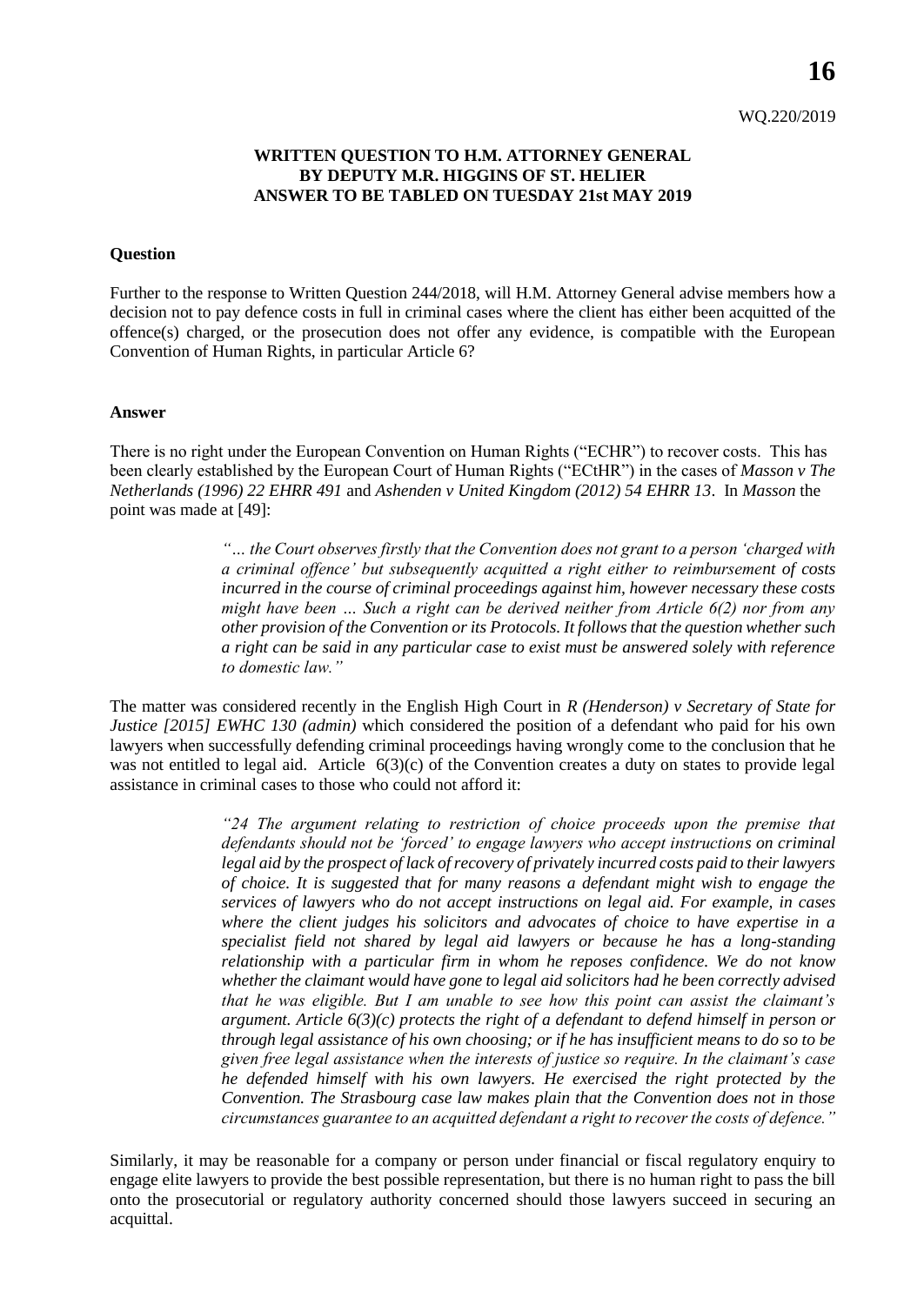In England and Wales an acquitted defendant can only recover their legal costs if:

1. They are a natural person (i.e. companies etc can not recover their legal costs) ;and,

Either

2. The proceedings were dealt with in the Magistrates' Court

Or

3. If the proceedings were dealt with in the Crown Court, the Defendant applied for, but was refused legal aid on the grounds of financial ineligibility.

If an Order for Defence Costs is made by an English Court, the rates which are recoverable for Crown Court proceedings are as follows:

| Class of work                                                      | Grade of fee earner                                                  | Rate               | <b>Variations</b>                                                     |  |
|--------------------------------------------------------------------|----------------------------------------------------------------------|--------------------|-----------------------------------------------------------------------|--|
| Preparation                                                        | Senior solicitor                                                     | £43.73 per<br>hour | £45.99 per hour for a litigator<br>whose office is situated in London |  |
|                                                                    | Solicitor, legal executive or fee<br>earner of equivalent experience | £37.13 per<br>hour | £38.98 per hour for a litigator<br>whose office is situated in London |  |
|                                                                    | Trainee or fee earner of<br>equivalent experience                    | £24.54 per<br>hour | £28.05 per hour for a litigator<br>whose office is situated in London |  |
| Advocacy                                                           | Senior solicitor                                                     | £52.80 per<br>hour |                                                                       |  |
|                                                                    | Solicitor                                                            | £46.20 per<br>hour |                                                                       |  |
| Attendance at court where more<br>than one representative assigned | Senior solicitor                                                     | £34.86 per<br>hour |                                                                       |  |
|                                                                    | Solicitor, legal executive or fee<br>earner of equivalent experience | £28.05 per<br>hour |                                                                       |  |
|                                                                    | Trainee or fee earner of<br>equivalent experience                    | £16.91 per<br>hour |                                                                       |  |
| Travelling and waiting                                             | Senior solicitor                                                     | £20.42 per<br>hour |                                                                       |  |
|                                                                    | Solicitor, legal executive or fee<br>earner of equivalent experience | £20.42 per<br>hour |                                                                       |  |
|                                                                    | Trainee or fee earner of<br>equivalent experience                    | £10.31 per<br>hour |                                                                       |  |
| Routine letters written and routine<br>telephone calls             |                                                                      | £2.85 per<br>item  | £2.97 per item for a fee earner<br>whose office is situated in London |  |

### **Litigators:**